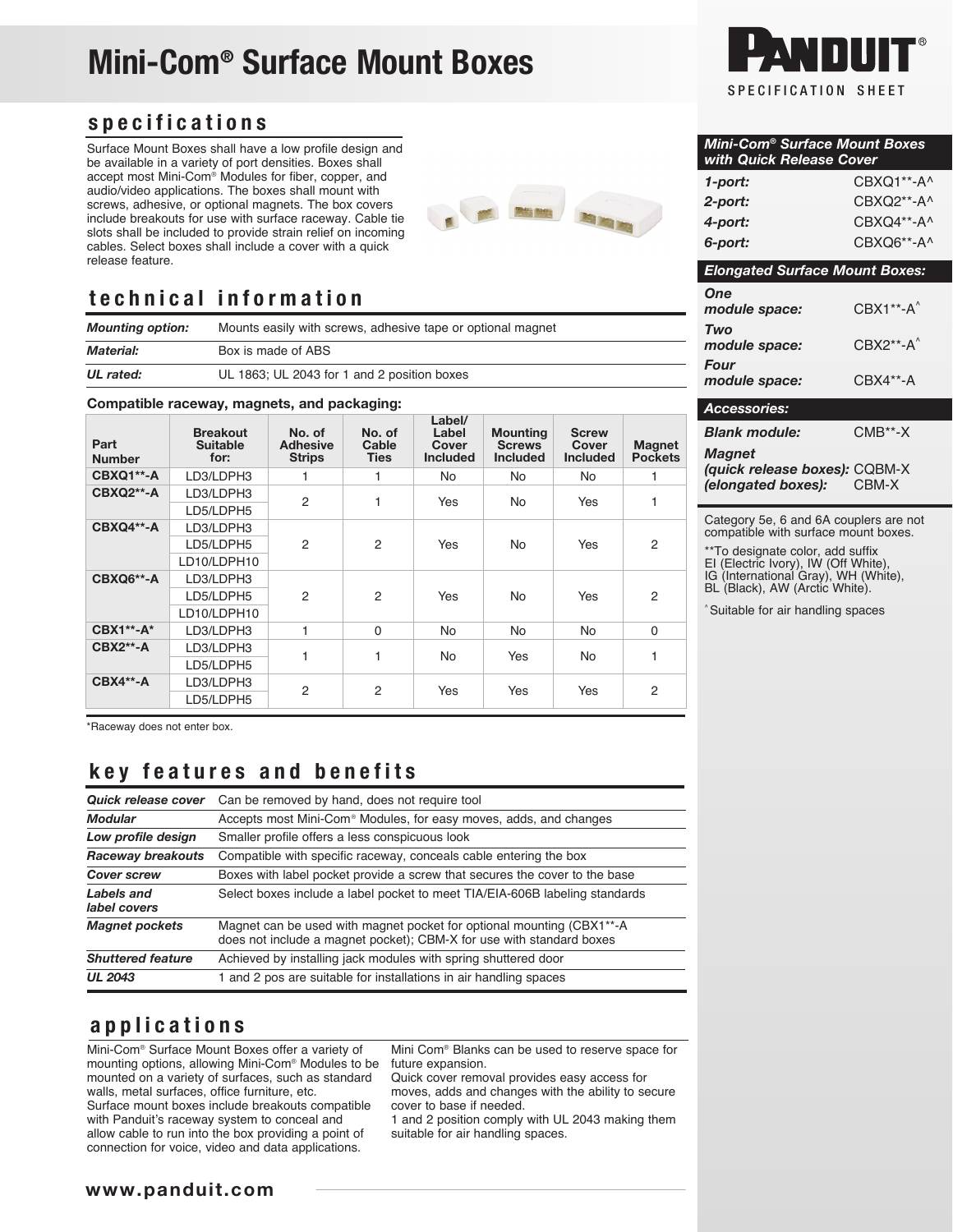## Mini-Com® Surface Mount Boxes

#### Mini-Com® Surface Mount Boxes with Quick Release Cover